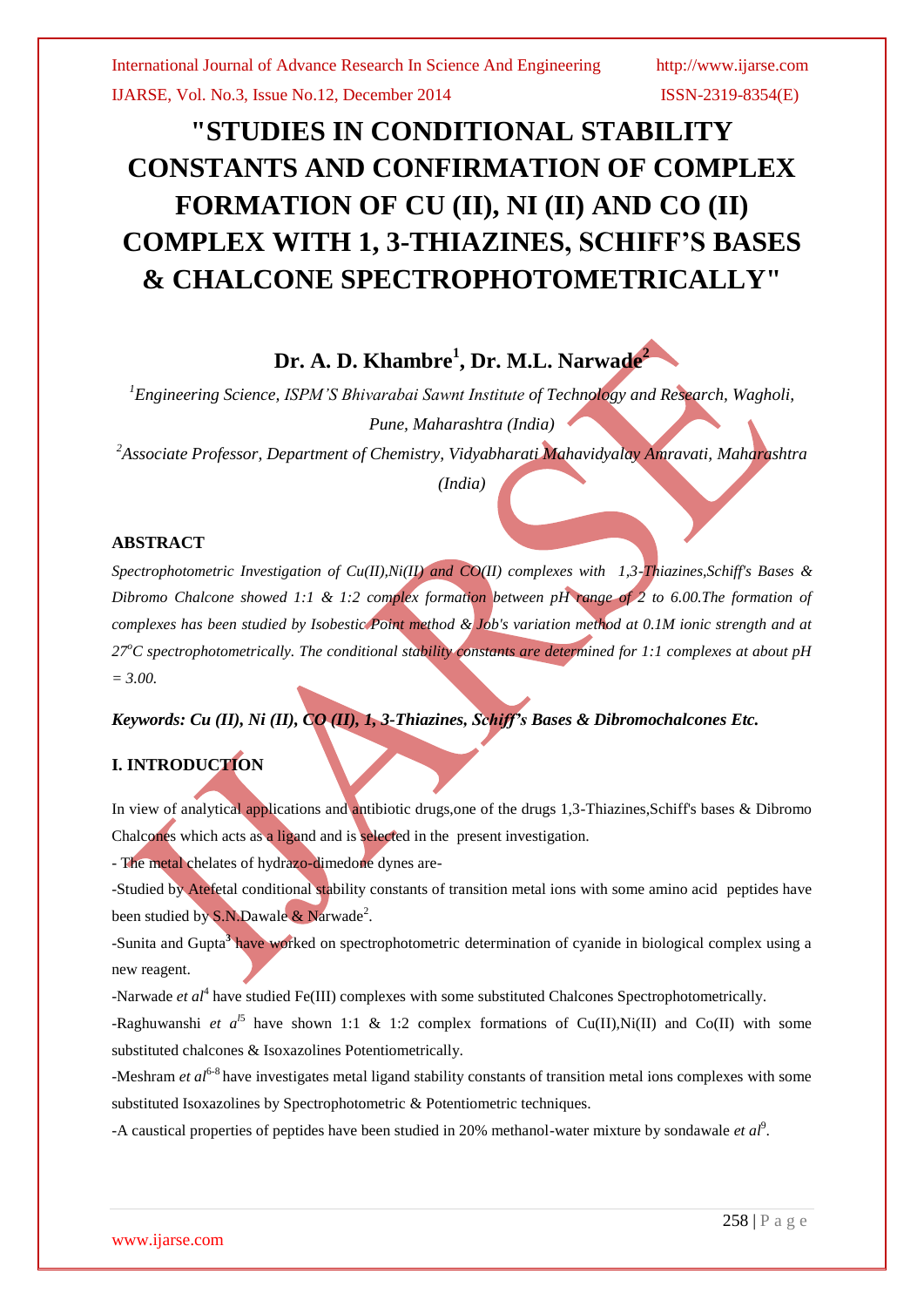#### International Journal of Advance Research In Science And Engineering http://www.ijarse.com

# IJARSE, Vol. No.3, Issue No.12, December 2014 ISSN-2319-8354(E)

# -The study of the conditional stability constants of transition metal ion complexes with substituted Schiff's bases,1,3-Thiazines & Dibromo Chalcones been undertaken to study the complex formation & their confirmation. The present work been carried out by using Isobestic Point method & Job's method.

#### **II. EXPERMENTAL**

1,3-Thiazines has been synthesized in the laboratory by standard method.The nitrate salts of Copper Nickel & Cobalt (BDH) & Potassium Nitrate (BDH) were used & their solutions were prepared in double distilled water (0.01M). The solutions of potassium nitrate was prepared  $(1M)$  & used for maintaining ionic strength constants.Absorption are measured by using UV-visible spectrophotometric model-106 (systronics).

#### **II. RESULTS & DISCUSSION**

#### **2.1 Spectrophotometric Measurement**

#### **2.1.1 Isobestic Point Method**

Vareille's method of isobestic point was used to study the confirmation of complex formation between Cu(II),Ni(II) and Co(II) & substituted 1,3-Thiazines,Schiff's Bases & Dibromo Chalcones.

The absorption spectro were measured for solution containing metal ion (10 x 10<sup>-4</sup>M) & ligand (50 x 10<sup>-4</sup>M) at pH values ranging from 2.5 to 6.00. The pH of solution was measured by digital pH-meter. The data of absorption & wavelength in nm for all the pH solutions were used to construct the curves. Most of the curves are intersecting at 460,470,480,490 nm respectively. This indicated the formation of 1:1 & 1:2 complex formations.

#### **2.1.2 Job's Method**

Job's variation method was used to know the nature of complexes. Thecompositions of metal ions solution (1 x  $10^{-3}$ M) & ligand (20 x 10<sup>-2</sup>M) were prepared in ten series. Ionic strength was maintained constant (0.1M) by adding an appropriate amount 0f 1M KNO<sub>3</sub> solution in 10 ml volume ( $\lambda$ max) was determined using one of the compositions at which there is maximum absorption. The absorption for all the compositions were recorded at a constant wave length (λmax). The data of absorption & %composition of metal ion and ligand solutions at constant pH can be used to construct the curves. It was observed that 1:1 complex formation occurs in the pH range of 2 to 4 & 1:2 complex formation in the pH range of 4 to 5. Each solution is diluted up to 15 ml and recorded absorption at same  $(\lambda \text{ max})$ . Conditional stability constants of metal ligand complexes were calculated for all the systems using following expression.

$$
K = \frac{X}{(a_1 - x)(b_1 - x)} = \frac{X}{(a_2 - x)(b_2 - x)}
$$

 $K =$  Conditional stability constants of complex.

 $X =$  Concentration of complex.

 $a_1 \& a_2$  = Concentration of metal ions

 $b_1 \& b_2$  = Concentration of ligand.

Conditional stability constants of metal ligand complexes were calculated & presented In Table - 1.